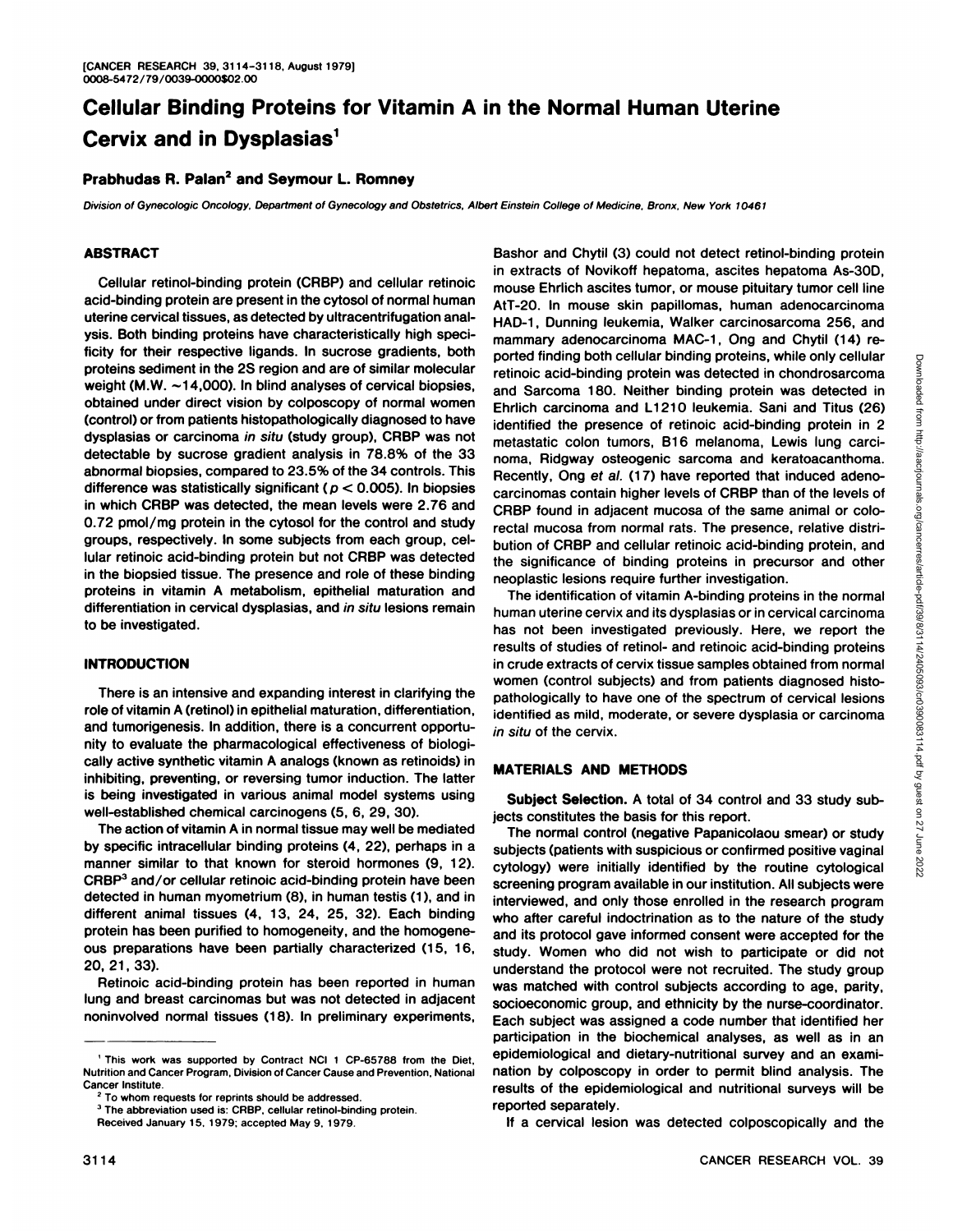lesion was large enough, a representative biopsy was submit ted for both histopathobogical and biochemical examination. If the lesion was small, the entire biopsy was used for histopath ological diagnosis and determination of the appropriate therapy for the patient. If any of the subjects were hysterectomized, multiple tissue samples were obtained from the excised uterus. The histopathobogical diagnoses were established by staff pa thobogists. All tissue aliquots (study orcontrol) were submitted and processed for sucrose gradient analysis under the assigned code number. Thus, all the cytosols were run as "unknowns."

**Chemicals. All-trans-El5-3Hjretinol(2.66 Ci/mmol) was pun** chased from New England Nuclear, Boston, Mass. All-trans- $[11,12^{-3}$ H]retinoic acid (1.11 Ci/mmol) was a generous gift from Hoffman-LaRoche Inc., Nutley, N. J. The purity of both tritiated compounds was evaluated by comparison with authen tic all-trans-retinol and all-trans-retinoic acid (Sigma Chemical Co., St. Louis, Mo.) with the use of thin-layer chromatography on Baker-Flex silica gel sheets (J.T. Baker Chemical Co., Phillipsburg, N. J.) in 2 solvent systems, cyclohexane: ethyl acetate (6:4) and hexane:isopropyl alcohol (6:4). Greater than 97% of the applied radioactivity for both tritiated compounds was found in the respective  $R_F$ 's when cochromatographed with their respective unlabeled compounds. Unlabeled retinal was also purchased from Sigma.

**Preparation of Cytosols and Assay for Binding Proteins.** All preparations were done at 0—4°. Tissue samples were washed, blood was removed, and any gross underlying fibrous stroma was dissected and discarded. The remaining epithelium was minced in a clean, nonsterile fashion and homogenized in 2 volumes of 0.05 M Tris-HCI:1 mM EDTA:1 mM dithiothreitol (pH 7.1). The cytosol fraction was prepared by centrifugation at 105,000  $\times$  g for 60 min as described previously (13) and stored at  $-80^\circ$  for 2 weeks until assay. The sucrose density gradient sedimentation technique involved incubation of 0.3 ml cytosol in the dark at  $4^{\circ}$  for 4 hr with 60 pmol all-trans-[15-<sup>3</sup>H]retinol in 10  $\mu$ l of dimethyl sulfoxide or with 70 pmol alltrans- $[11, 12^{-3}$ H]retinoic acid in 10  $\mu$ I of isopropyl alcohol. Parallel incubations were run containing a 200-fold molar ex cess of unlabeled netinol or retinoic acid over labeled material in the respective solvent. Immediately prior to sucrose gradient centrifugation, each incubation mixture was treated by adding 0.2 ml of dextran-coated charcoal suspension to remove free ligands. After incubation for 5 min at  $4^\circ$ , the mixtures were centrifuged at 3000  $\times$  g for 5 min. This did not decrease the amount of specific binding observed in the 2S region, but it did lower the background which made quantitation of binding easier (1, 13). A portion (0.2 ml) of the incubation mixture was layered on a linear 5 to 20% sucrose gradient of 5 ml and centrifuged at 145,000  $\times$  g for 18 to 19 hr. The gradients were fractionated from the bottom, and radioactivity in each fraction was determined. Myoglobin (25) and rat serum albumin (4.65) on separate gradients alone were used as external markers. The binding proteins were detected as a peak of radioactivity in the 25 region of the gradient. The peak was substantially reduced in the presence of unlabeled ligarid. The radioactivity in this peak was used to quantitate the binding which is ex pressed as pmol of ligand bound per mg of protein in the cytosol. Protein concentration in the cytosol was determined by the method of Lowry et al. (11). Whenever the tissue sample size was limited, only the netinol-binding protein determination

Molecular Weight Determination. To determine the molec ular weights, cervical tissue extracts prepared as crude cyto sols, previously labeled with  $[3H]$ retinol or  $[3H]$ retinoic acid, were submitted to gel filtration on a Sephadex G-75 column (2.0 x 48 cm) previously calibrated with standard proteins, following the method described by Andrews (2) and Bashor et al. (4). Fractions of 1 ml were collected, eluting with 0.05 M Tris-HCI (pH 7.5) containing 0.1 M KCI. The fractions containing the elution portion of the cellular binding proteins were deter mined by measurement of radioactivity.

### **RESULTS**

**Age and Pathological Diagnoses. The age span of the** women whose tissues were investigated was 18 to 53 years. The morphological spectrum associated with the tissue sam ples included normal cervix; mild, moderate, and severe dysplasias; and carcinoma in situ of the cervix. The age distribution and histological characterization of the tissue samples investi gated are seen in Tables 1 and 2.

**Determination of Levels of CRBP and Cellular Retinoic Acid-bindingProtein. In a typicalprofile,after the crude cyto** sols from the normal cervix were labeled with [3H]retinol and submitted to ultracentrifugation, 2 peaks of radioactivity were observed, one in the 25 region and one at the 4.65 region

| Table 1                                                             |
|---------------------------------------------------------------------|
| Cellular retinol- and retinoic acid-binding proteins in extracts of |
| bumon utarino consiv clinically diagnosed as normal                 |

|                     | human uterine cervix clinically diagnosed as normal |              |                                               |                                  |
|---------------------|-----------------------------------------------------|--------------|-----------------------------------------------|----------------------------------|
|                     |                                                     | mg pro-      |                                               | [ <sup>3</sup> H]Retinoic acid   |
|                     | Age                                                 | tein/ml      | [ <sup>3</sup> H]Retinol bound bound (pmol/mg |                                  |
| Sample              | (yr)                                                | cytosol      | (pmol/mg protein)                             | protein)                         |
| A994                | 44                                                  | 0.25         | $-4.1$                                        | $\frac{1}{2}$                    |
| F972                | 28                                                  | 0.30         | 4.2                                           | $\overline{\phantom{0}}$         |
| <b>B765</b>         | 21                                                  | 0.44         | 1.6                                           | 2.47                             |
| S961                | -31<br>32                                           | 0.79<br>2.72 | 1.93<br>2.6                                   | 0.6<br>2.6                       |
| E813<br>M415        |                                                     | 0.34         | 3.52                                          | $\qquad \qquad \longrightarrow$  |
| <b>N548</b>         | 21                                                  | 0.18         | 2.44                                          | $\overline{\phantom{a}}$         |
| L495                |                                                     | 0.33         | 5.43                                          | $\mathbf{o}$                     |
| <b>B245</b>         | -33                                                 | 0.25         |                                               | 2.16                             |
| S129                | 29                                                  | 0.26         | 3.67                                          | $\sim$<br>3.8                    |
| <b>S604</b><br>A268 | 41<br>19                                            | 0.50<br>0.73 | 3.2                                           | 3.56                             |
| <b>B127</b>         | 23                                                  | 0.83         |                                               | 3.0                              |
| <b>H904</b>         | 21                                                  | 0.44         | 5.63                                          | $\overline{\phantom{a}}$         |
| <b>B953</b>         | 26                                                  | 0.55         | 2.40                                          | $\overline{\phantom{a}}$         |
| A039                | 22                                                  | 0.44         | 1.88                                          | $\overline{\phantom{a}}$         |
| A591                |                                                     | 0.53         |                                               | 6.11                             |
| A335                |                                                     | 0.34         | 2.16                                          | $\overline{\phantom{m}}$         |
| A169<br>A982        | 29                                                  | 0.50         | 2.6<br>1.24                                   | $\mathbf{o}$                     |
|                     | -33                                                 | 0.46         | 21                                            | $\overline{\phantom{a}}$         |
| -52<br>37           |                                                     | 0.33<br>0.53 |                                               | -<br>6.4                         |
| -27                 |                                                     | 0.55         |                                               | 7.8                              |
|                     | 33                                                  | 0.41         |                                               | 1.2                              |
|                     |                                                     | 0.41         |                                               | 2.56                             |
|                     |                                                     | 0.59         | 1.96                                          | $\overline{\phantom{a}}$         |
| A802<br><b>C068</b> | -43                                                 | 0.24         | 3.58                                          | $\overline{\phantom{0}}$         |
|                     | 27                                                  | 0.30<br>0.50 | 2.32<br>0.62                                  | $\overline{\phantom{0}}$<br>3.76 |
|                     | 27                                                  | 0.31         | 2.9                                           | $\overline{\phantom{0}}$         |
| A101<br>A278        | 47                                                  | 0.39         | 1.3                                           | 6.66                             |
|                     | 38                                                  | 0.34         | 2.51                                          | $\overline{\phantom{a}}$         |
|                     |                                                     | 0.32         | 1.29                                          | $\overline{\phantom{0}}$         |
| 49                  |                                                     | 0.20         | 4.74                                          | $\overline{\phantom{0}}$         |
| Total: 34           |                                                     |              | $2.11 \pm 1.63^{b}$                           | $3.29 \pm 2.39$                  |

-, not determined; 0, not detectable by sucrose gradient centrifugation.  $<sup>b</sup>$  Mean  $\pm$  S.D.</sup>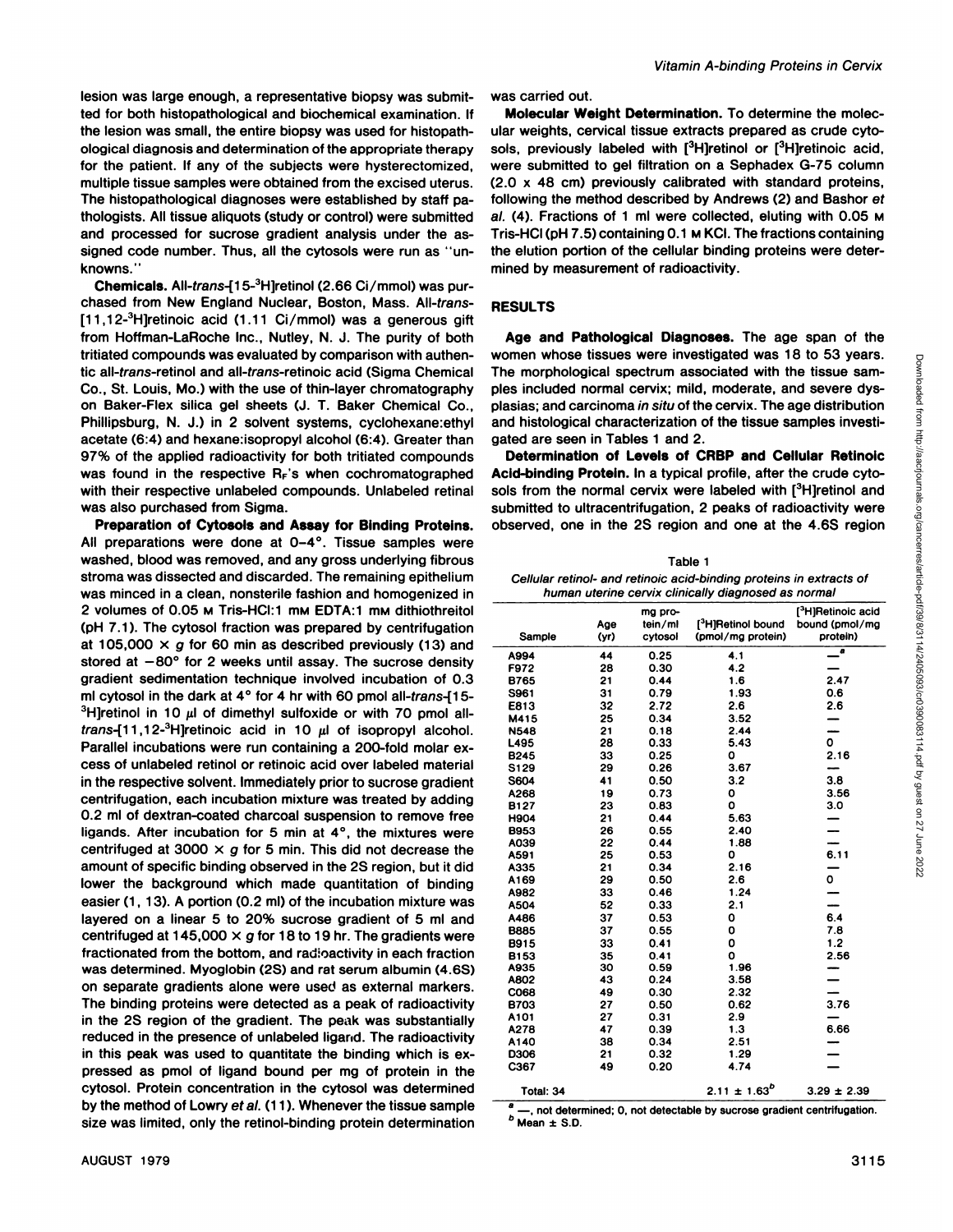| Sample      | Age (yr) | mg pro-<br>tein/ml cy-<br>tosol | [ <sup>3</sup> H]Retinol<br>bound<br>(pmol/ma<br>protein) | <sup>3</sup> HIReti-<br>noic acid<br>bound<br>(pmol/mg<br>protein) | <b>Clinical diagnosis</b>    |
|-------------|----------|---------------------------------|-----------------------------------------------------------|--------------------------------------------------------------------|------------------------------|
| F676        | 39       | 2.08                            | 0                                                         | 0.4                                                                | Invasive carcinoma           |
| F577        | 53       | 0.31                            | 0                                                         | $-^a$                                                              | Carcinoma in situ            |
| H995        | 32       | 0.51                            | 0                                                         | 2.4                                                                | Carcinoma in situ            |
| G233        | 25       | 0.54                            | 0                                                         |                                                                    | Carcinoma in situ            |
| H164        | 32       | 0.47                            | 0                                                         |                                                                    | Carcinoma in situ            |
| B919        | 37       | 0.23                            | 0.33                                                      |                                                                    | Carcinoma in situ            |
| <b>BOO2</b> | 35       | 0.52                            | o                                                         |                                                                    | Carcinoma in situ            |
| B430        | 33       | 0.44                            | 0                                                         |                                                                    | Carcinoma in situ            |
| <b>B390</b> | 50       | 0.29                            | O                                                         |                                                                    | Carcinoma in situ            |
| A463        | 33       | 0.34                            | $\mathbf o$                                               |                                                                    | Severe dysplasia             |
| Y404        | 32       | 0.18                            | $\mathbf 0$                                               |                                                                    | Severe dysplasia             |
| <b>S570</b> | 21       | 0.14                            | O                                                         |                                                                    | Severe dysplasia             |
| L662        | 21       | 0.42                            | 0.51                                                      |                                                                    | Severe dysplasia             |
| M121        | 28       | 0.23                            | 0                                                         |                                                                    | Severe dysplasia             |
| <b>B764</b> | 26       | 0.36                            | O                                                         |                                                                    | Severe dysplasia             |
| A999        | 50       | 0.34                            | o                                                         |                                                                    | Severe dysplasia             |
| A851        | 41       | 0.28                            | O                                                         |                                                                    | Severe dysplasia             |
| A488        | 26       | 0.44                            | 0                                                         |                                                                    | Severe dysplasia             |
| A628        | 28       | 0.46                            | 0                                                         | 0                                                                  | Moderate dysplasia           |
| M955        | 26       | 0.23                            | O                                                         |                                                                    | Moderate dysplasia           |
| <b>R085</b> | 48       | 0.14                            | 0.7                                                       |                                                                    | Moderate dysplasia           |
| G237        | 31       | 0.31                            | 0                                                         |                                                                    | Moderate dysplasia           |
| G480        | 29       | 0.36                            | 0                                                         | 0                                                                  | Moderate dysplasia           |
| C647        | 33       | 0.39                            | 0                                                         |                                                                    | Moderate dysplasia           |
| C647        | 33       | $0.40^{b}$                      | O                                                         |                                                                    | Moderate dysplasia           |
| A515        | 23       | 0.33                            | 1.17                                                      |                                                                    | Moderate to severe dysplasia |
| A626        | 24       | 0.54                            | 1.03                                                      |                                                                    | Mild dysplasia               |
| <b>B937</b> | 53       | 0.44                            | O                                                         |                                                                    | Moderate to severe dysplasia |
| <b>B636</b> | 24       | 0.47                            | O                                                         |                                                                    | Mild dysplasia               |
| A131        | 18       | 0.31                            | O                                                         |                                                                    | Mild to moderate dysplasia   |
| B891        | 26       | 0.38                            | O                                                         |                                                                    | Mild dysplasia               |
| M011        | 30       | 0.34                            | 0.50                                                      |                                                                    | Mild dysplasia               |
| M011        | 30       | 0.30 <sup>b</sup>               | 0.74                                                      |                                                                    | Mild dysplasia               |
| Total: 33   |          |                                 | $0.150^c$                                                 |                                                                    |                              |

Table 2

 $\frac{a}{b}$  —, not determined; 0, not detectable by sucrose gradient analysis.

**b** Second biopsy. **C Mean.**

(Chart 1A). The peak in the 2S region was greatly reduced in the presence of a 200-fold molar excess of unlabeled netinol but was not affected by a 200-fold molar excess of retinoic acid or retinal. This is highly suggestive that the binding protein, sedimenting in this region, is specific for retinol. Excess unla beled retinol did not affect the peak at 4.6S, which may represent nonspecific serum albumin binding that unavoidably contaminates tissue extracts. This 4.65 peak has not been further characterized by the immunoprecipitation method of interfering serum albumin (27, 32) because these initial studies have focused on investigating the specific CRBP peak (2S).

When normal cervix cytosol was labeled with  $[3H]$ retinoic acid, a similar profile of radioactivity was observed on sucrose gradient centnifugation (Chart 1B). In the latter case, however, @ t 8 \$2 6 20f 4 8 the 2S binding was substantially reduced only by unlabeled  $\tau_{\rm opt}$ retinoic acid and not by retinol or retinal. This evidence indicates the presence of a second cellular binding protein, with **high specificity for retinoic acid. Again, nonspecific binding** was observed in the 4.6S region and presumed to represent  $\Box$ , or retinal  $\triangle$ ). B, cytosols incubated with 70 pmol [<sup>3</sup>H]retinoic acid  $\Box$  and serium albumin Serum albumin has been shown to bind retinoic with an additi Serum albumin. Serum albumin has been shown to bind retinoic with an additional 14 nmol unlabeled retinoic acid (.), or retinal ( $\Delta$ ). acid administered to the rat (28).

The data in Tables 1 and 2 reveal the presence of detectable amounts of cellular retinol- and netinoic acid-binding protein in the cytosols of cervical tissue extracts obtained from control and study subjects. In the study group (dysplasias and in situ



Chart 1. The binding specificity of retinol- and retinoic acid-binding proteins in cytosols of normal human uterine cervix. A, cytosols incubated with 60 pmol  $[3H]$ retinol (O) and with an additional 12 nmol unlabeled retinol ( $\bullet$ ), retinoic acid (B), or retinal ( $\triangle$ ). B, cytosols incubated with 70 pmol [<sup>3</sup>H]retinoic acid ( $\square$ ) and Aliquets of the incubation mixture were submitted to sucrose gradient centritu gation for 18 to 19 hr at 145,000  $\times$  g.

disease), either CRBP is undetectable or [3H]retinol is bound in very minute amounts (Table 2). In 18 of 34 control subjects, because of the small size of the lesion and the primary need to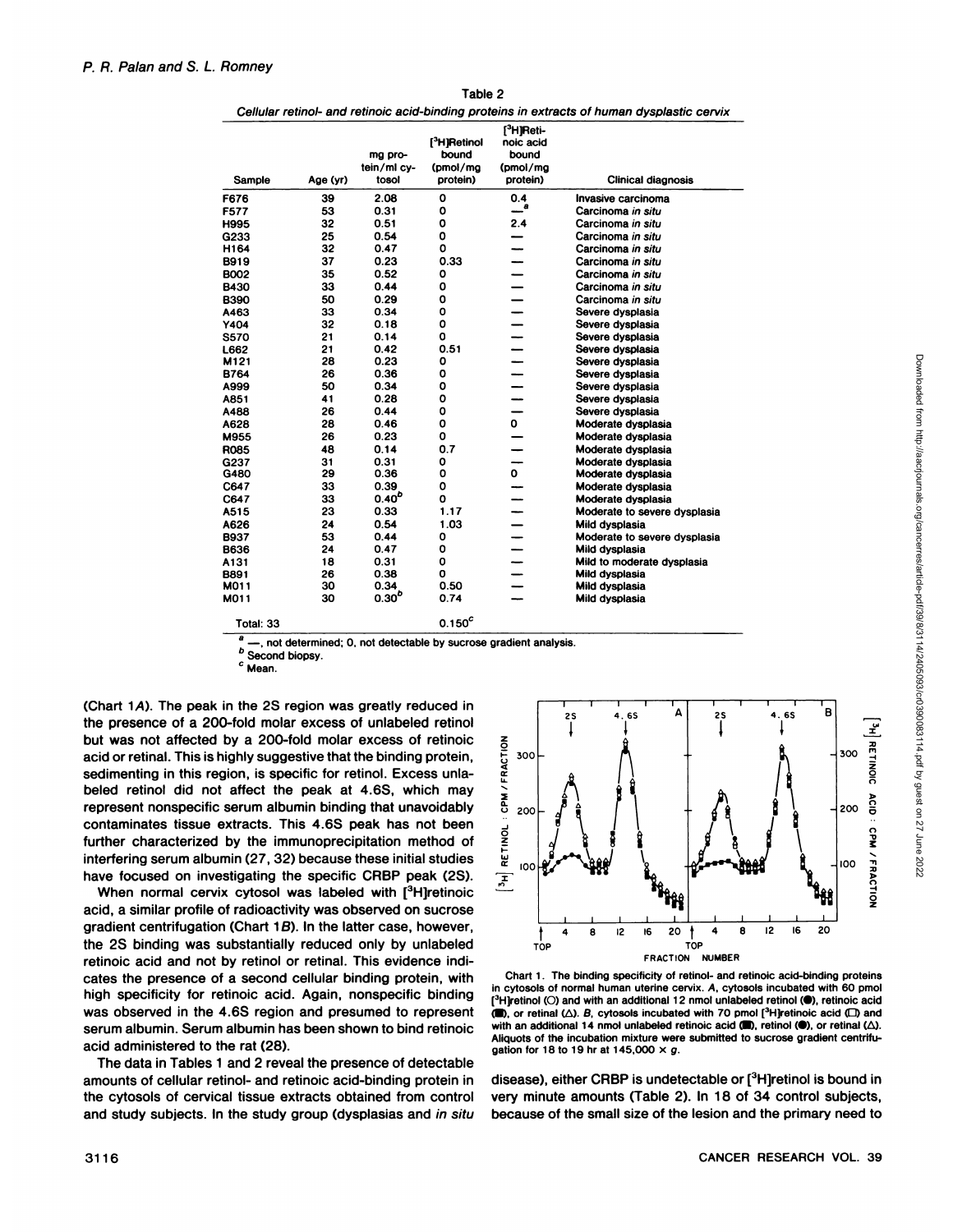submit the entire biopsy for histopathological diagnosis, the tissue sample which was homogenized was not large enough to permit investigation for the presence of both retinol- and retinoic acid-binding proteins. In the control group, retinoic acid-binding protein was present in varying amounts in normal cervical tissue, and netinol-binding protein was easily detected in the majority of samples (Table 1).

In these initial data derived from the cervical tissue samples, in 78.8% of the 33 study women, compared to 23.5% of the 34 control women, CRBP was not detectable by sucrose gradient analysis. This difference is statistically significant by  $x^2$ test ( $p < 0.005$ ). The mean for the total control group was 2.11 pmol/mg protein. The mean for the 26 control women in whom cellular retinol-binding protein was detectable was 2.76 pmol/ mg protein, compared to a mean of 0.72 pmol/protein for the 7 study group women in whom CRBP was detectable. The mean for the 16 control women in whom cellular retinoic acid binding protein was detectable was 3.29 pmol/mg protein. In 2 of 16 control subjects (13%), the amount of cellular retinoic acid-binding protein was nil or undetectable.

**Gel Filtration Studies.** Estimation of the molecular weights of the 2 binding proteins was accomplished by gel filtration of normal uterine cervical extracts labeled with [3H]retinol or [3H]retinoic acid on a previously calibrated Sephadex G-75 column. The molecular weights of the 2 binding proteins were found to be similar to that of RNase A, which is about 14,000.

## **DISCUSSION**

This study reports the presence of both CRBP and cellular retinoic acid-binding protein in the normal human uterine cer vix. In the spectrum of lesions identified histopathologically as dysplasias, these binding proteins were not always detectable by standard ultracentrifugation techniques. The presence and amount of both binding proteins in the normal cervix, when contrasted with dysplastic cervical tissues, are significantly different and have not been previously reported. Variations in the specific binding activity for retinol and retinoic acid in uterine cervical cytosol, observed in the 2S region of the sucrose gradient, were noted in the blind analyses of all sam ples obtained from randomly selected subgroups of women screened initially by vaginal cytology. No attempt was made to determine the influence of such variables as age, parity, the phase of the menstrual cycle, or nutrition on the protein binding of retinol or retinoic acid. Such studies are currently being pursued.

It should be noted that the activity of the specific radioactive ligands was the limiting factor in the detectability of either retinol- or retinoic acid-binding proteins. Furthermore, the bind ing specificity and the molecular weights (about 14,000) of both of the cervical cytosol binding proteins are distinct from those of human serum retinol-binding protein (M.W.  $\sim$  20,400) (10).

In other studies, we have observed that human cervix cytosol retinol- and netinoic acid-binding proteins are separable from a supernatant prepared from pooled cervical tissue obtained from surgically removed normal uteri by gel filtration and chro matography on DEAE-cellulose.4 These findings confirm the presence of 2 specific binding proteins for retinol and retinoic

#### Vitamin A-binding Proteins in Cervix

acid in the normally differentiated epithelium of the human uterine cervix. The binding protein for retinol is not always present or can be only minimally detected in dysplasic lesions. These proteins have been reported previously in human myo metrium, in human testis, and in diverse organs of several laboratory animals. This evidence of intracellular proteins in the crude cytosol with an affinity for retinol and retinoic acid in the normal cervix suggests that these binding proteins may be involved in the mechanism of action of vitamin A in the matu ration and differentiation of cervical epithelium.

ومستساب

While the cellular homogeneity of the tissue samples in the study and control groups may be questioned, the biopsies were obtained and processed in a standard, uniform fashion. More over, all the analyses were completed in a blind fashion. A reasonable assumption is that comparable cellular elements detect retinol-binding protein in the cytosol of the tissues biopsied directly from sites determined to be colposcopically abnormal would appear to represent a significant biochemical difference between dysplastic and normal cells.

exist in all of the homogenates investigated. The failure to<br>
detect retino-binding protein in the cytosol of the tissues<br>
biopsied directly from sites determined to be colposcopically<br>
abnormal would appear to represent a Previously reported changes in the content of binding pro tein(s) in spontaneous or chemically induced tumors have shown dramatic increases in the levels of CRBP and/or cellular retinoic acid-binding protein compared to those for normal tissue (7, 17, 18, 23). Other proteins are known to be present in transformed cells and malignant tissues that are not detected in normal tissues and cells (19, 31). In this study of dysplastic cervical tissues, a significant decrease in the level of CRBP compared to that in the normal control tissue has been observed. The absence or the diminished amount of the binding protein noted in the dysplasias suggests that a deficiency in this binding protein may influence the nature and extent of epithelial maturation and differentiation.

These findings emphasize the importance of the presence and interaction of vitamin A and its metabolites in the frequently encountered clinical entities involving the human uterine cervix identified as metaplasia and dysplasia. The presence of CRBP and cellular retinoic acid-binding protein in invasive carcinomas of the cervix is currently being investigated. The availability and screening capability of the Papanicolaou test to monitor large groups of women and the accessibility of the human uterine cervix to colposcopic examination and biopsy provide an unusual opportunity to investigate the possible nutrient influence of vitamin A in the pathogenesis of cervical precursor lesions.

Moreover, several current reports constitute a background for believing that synthetic retinoids which are not cytotoxic may be useful in cancer prevention by inhibiting, arresting, or reversing the biological processes that promote cancer (5, 6, 29, 30). The identification of intracellular binding proteins in normal human uterine cervical epithelium and the reduction or absence of retinol-binding protein in dysplastic lesions repre sent a model system for a prospective clinical trial focusing on the reversibility of early abnormal lesions. The availability of a vaginal suppository containing a biologically active retinoid would permit evaluation of the pharmacological effectiveness of the compound. Such topical use would have the advantage of avoiding or minimizing any toxicity related to systemic ther apy. Compared to natural retinoids, current evidence suggests that the synthetic retinoids are less cytotoxic at higher dosage levels (30). Such a double-blind clinical trial could be closely

**<sup>4</sup> P. R. Palan and S. L. Romney, unpublished data.**